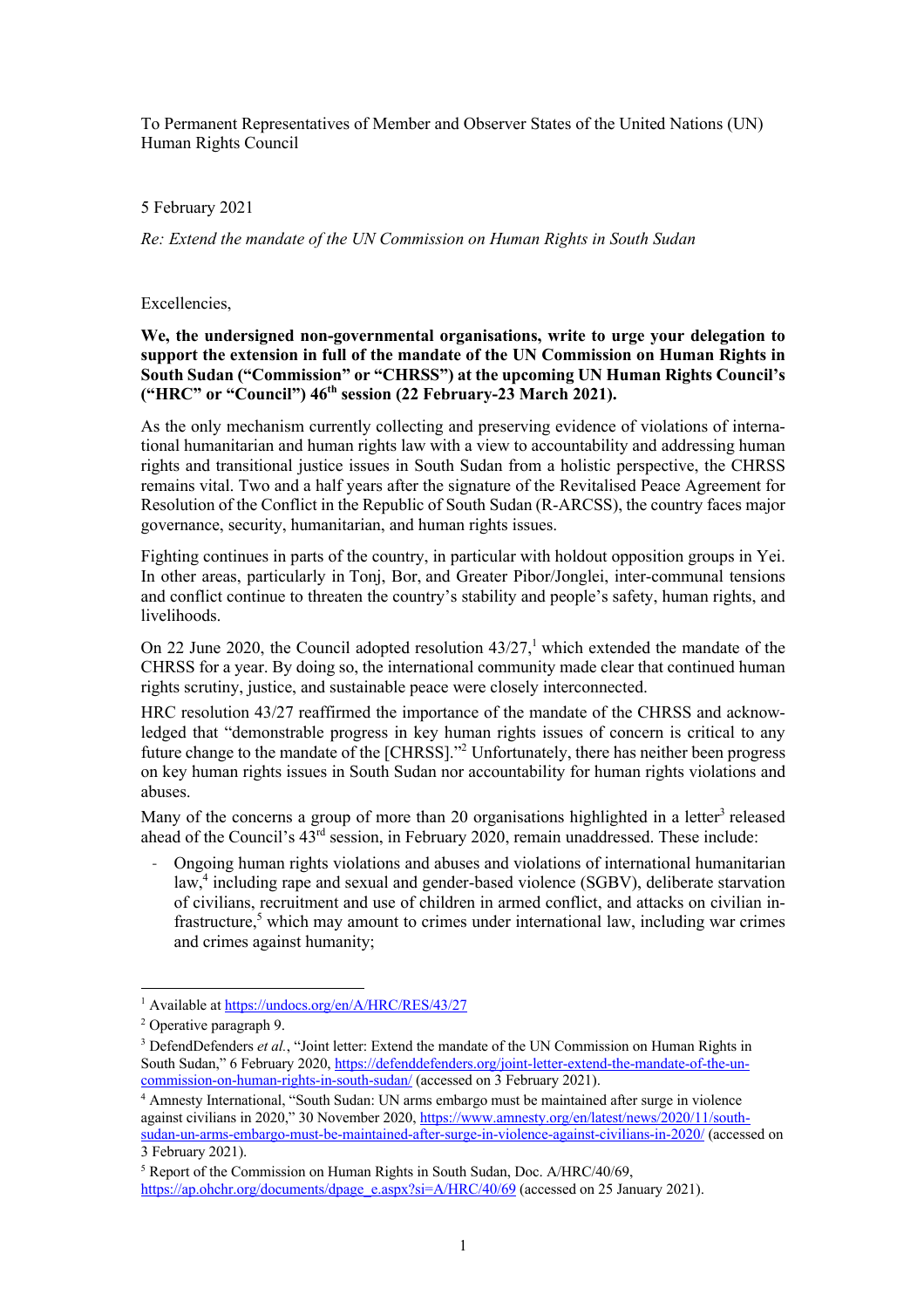- Inter-communal violence, which is fuelled by disputes over land and livelihoods, grievances over past atrocities, arms trafficking, displacement, and unresolved governance-related issues—all of which constitute significant risk factors of violations, putting individuals at continued risk of crimes under international law;
- Serious humanitarian challenges, including displacement, acute food insecurity, denial of humanitarian access, and attacks against humanitarian personnel;
- Failure to complete the implementation of Chapter II of the R-ARCSS (transitional security arrangements), which could lead to further failure of the security forces to protect civilians, renewed instability and more human rights violations;
- Attacks on civil society and civic space, evidenced by routine violations of the right to freedom of opinion and expression, unlawful arrests, prolonged detentions and torture of critics and perceived dissidents, sustained pressure over human rights defenders (HRDs), journalists, and other independent actors;<sup>6</sup>
- Widespread impunity for human rights violations and abuses, in particular at the command responsibility level—for crimes perpetrated since the start of the conflict, in December  $2013$ ; and
- Failure to establish the Commission for Truth, Reconciliation and Healing (CTRH) and the Compensation and Reparation Authority (CRA), and failure to sign a Memorandum of Understanding with the African Union (AU) on the establishment of the Hybrid Court for South Sudan (HCSS) as per Chapter V of the R-ARCSS and enact legislation to operationalise the Court.<sup>7</sup>

Since June 2020, all parties to the conflict have perpetrated serious violations of international human rights and humanitarian law, including the unlawful killing of civilians, the recruitment and use of children, and acts of sexual violence. The security forces continued to arbitrarily arrest and detain actual and perceived government opponents and other critics. The government has continued to fail in its obligation to respect and protect the right to health. Early and forced marriages are still commonplace, with detrimental effects on women's and girls' sexual and reproductive health. Despite the dire human rights situation, impunity for human rights violations and abuses remains the norm.

When they signed the 2015 Peace Agreement, and more recently the R-ARCSS, South Sudanese parties committed to ensuring justice for human rights violations and abuses, and African

https://eyeradio.org/cabinet-approves-establishment-of-hybrid-court/ (accessed on 1 February 2021). However, swift and concrete action is needed to operationalise these mechanisms (Human Rights Watch, "A Glimmer of Hope for South Sudan's Victims," 31 January 2021,

https://www.hrw.org/news/2021/01/31/glimmer-hope-south-sudans-victims# (accessed on 1 February 2021)) and to hold perpetrators of the most serious crimes to account. The Government has repeatedly delayed and obstructed the process of establishing the HCSS.

<sup>6</sup> Amnesty International, "These Walls Have Ears: The Chilling Effect of Surveillance in South Sudan," 3 February 2021, https://www.amnesty.org/download/Documents/AFR6535772021ENGLISH.pdf; Human Rights Watch, "'What Crime was I Paying for?' Abuses by South Sudan's National Security Service," 14 December 2020, https://www.hrw.org/report/2020/12/14/what-crime-was-i-paying/abuses-south-sudansnational-security-service; DefendDefenders, "Targeted but Not Deterred: Human Rights Defenders Fighting for Justice and Peace in South Sudan," 19 May 2020, https://defenddefenders.org/targeted-but-not-deterredhuman-rights-defenders-fighting-for-justice-and-peace-in-south-sudan/ (all accessed on 3 February 2021).

 $7$  On 30 January 2021, the media reported that the South Sudanese Government had approved a plan by the Ministry of Justice and Constitutional Affairs to start setting up Chapter V institutions, including the HCSS (Eye Radio, "Cabinet approves establishment of hybrid court," 30 January 2021,

The January 2021 announcement follows similar announcements. In March 2018, the CHRSS reported that "[i]n December 2017, the South Sudan Council of Ministers approved the legal instruments for the establishment of the [Hybrid] court, including a draft statute and a draft memorandum of understanding between the African Union and the Government of South Sudan" ("Report of the Commission on Human Rights in South Sudan," UN Doc. A/HRC/37/71, 14 March 2018, para. 115). However, to date, the Presidency has neither approved them nor sent them to Parliament. The Council of Ministers now seems to have authorised the Ministry of Justice and Constitutional Affairs to move ahead with the establishment of the three transitional justice mechanisms, but the key issue remains as to whether this plan will be implemented in practice.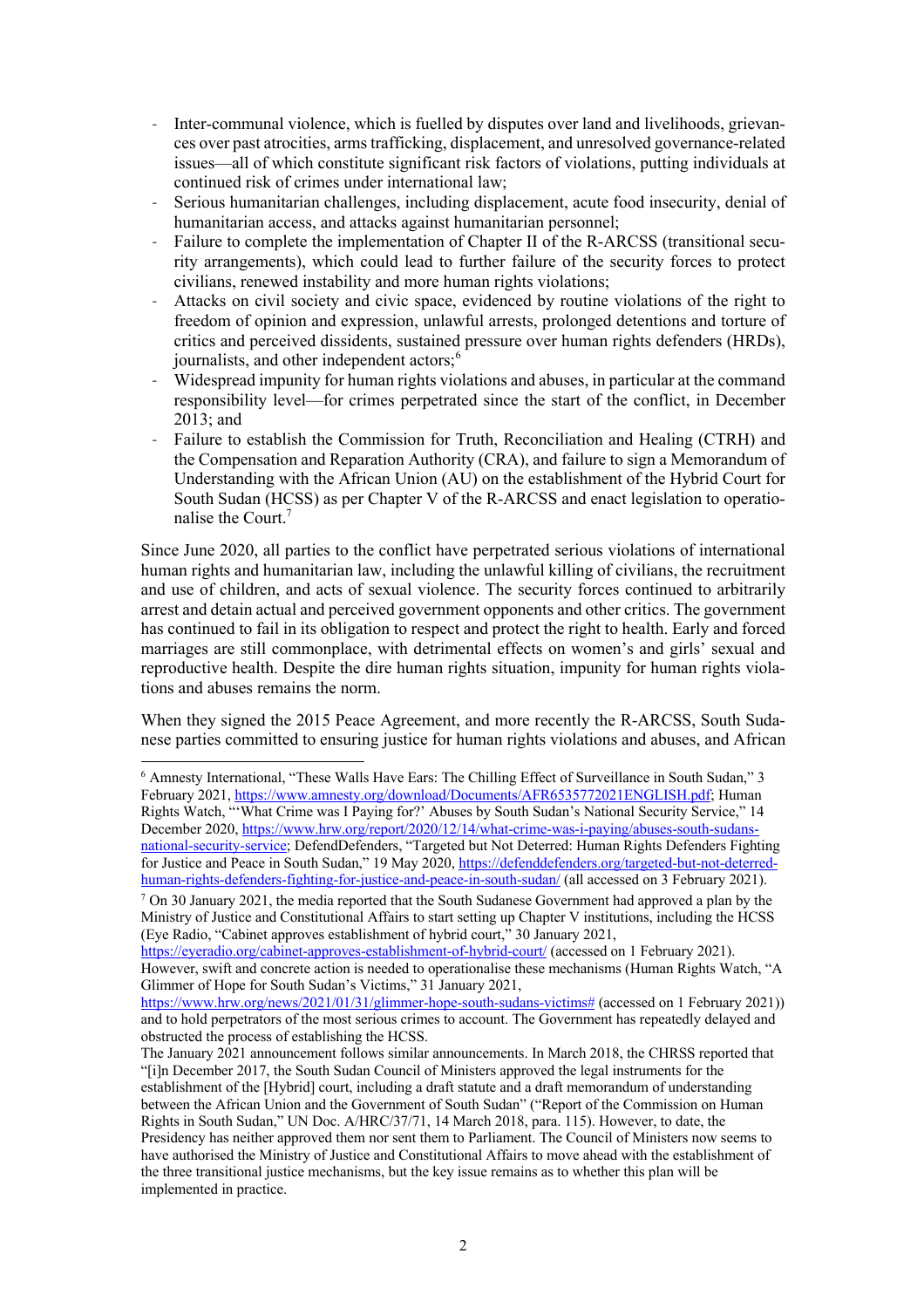actors, such as the AU and the Intergovernmental Authority on Development (IGAD), supported this approach.

African human rights bodies have also repeatedly called on parties to implement Chapter V of the Agreement, including provisions on the establishment of the Hybrid Court, a CTRH, and a CRA. In a resolution<sup>8</sup> adopted at its  $65<sup>th</sup>$  ordinary session, the African Commission on Human and Peoples' Rights (ACHPR) strongly condemned continued violations and stressed the need to operationalise R-ARCSS provisions, in particular Chapter V.

However, violations and abuses continue as the Revitalised Transitional Government of National Unity (National Unity Government) has failed to take key steps to prevent, deter, investigate, and punish them.

In October 2020, the CHRSS released two papers, on starvation as a method of warfare<sup>9</sup> and transitional justice and accountability, $10$  respectively. In the former, the CHRSS detailed the country's dire humanitarian situation and acts that may amount to crimes under international law. In the latter, the CHRSS highlighted the importance of Chapter V of the R-ARCSS and the absence of concrete progress in realising any accountability, national healing, or reconciliation in South Sudan. The CHRSS also analysed how national actors fuel violence by ethnic militia and paramilitary groups at the local level—which contributes to maintaining violence as a tangible option throughout the country.

\* \* \*

As the Council recognised in June 2020, the mandate of the CHRSS should continue until such a point as demonstrable progress has been made against human rights benchmarks, and based on an assessment of risk factors of further violations. As noted above, necessary progress has not yet been made to consider a change of approach in this regard.

Eight months on, South Sudan continues to require multilateral attention. Significant challenges and threats remain, and the National Unity Government, which is still pending full formation, needs to further build confidence with African and international partners. While sustained engagement by the AU, IGAD, and the UN Security Council remains needed, the Human Rights Council has a crucial role to play.

The Council should allow the CHRSS to fulfil its responsibility with regard to all aspects of its mandate: investigation, evidence collection and preservation, monitoring, reporting, technical cooperation, and advice on transitional justice in all its dimensions: criminal accountability, truth-telling, reparations, full rehabilitation of survivors, and guarantees of non-recurrence (including through legal and judicial reform, institution-building, and ultimately reconciliation).

Any way forward should rely on human rights benchmarks and a thorough assessment of the situation and of risk factors of further violations.

Until the HCSS is fully operational and functional, the Council must ensure the renewal of the mandate of the CHRSS to secure the collection and preservation of evidence of serious crimes

<sup>8</sup> African Commission on Human and Peoples' Rights, ACHPR/Res.428 (LXV) 2019.

<sup>&</sup>lt;sup>9</sup> "There is nothing left for us': starvation as a method of warfare in South Sudan; Conference room paper of the Commission on Human Rights in South Sudan," UN doc. A/HRC/45/CRP.3, 5 October 2020, https://www.ohchr.org/EN/HRBodies/HRC/RegularSessions/Session45/Documents/A\_HRC\_45\_CRP.3.doc  $\underline{x}$  (accessed on 25 January 2021).

<sup>&</sup>lt;sup>10</sup> "Transitional justice and accountability: a roadmap for sustainable peace in South Sudan; Conference room paper of the Commission on Human Rights in South Sudan," UN doc. A/HRC/45/CRP.4, 5 October 2020,

https://www.ohchr.org/EN/HRBodies/HRC/RegularSessions/Session45/Documents/A\_HRC\_45\_CRP.4.doc x (accessed on 25 January 2021).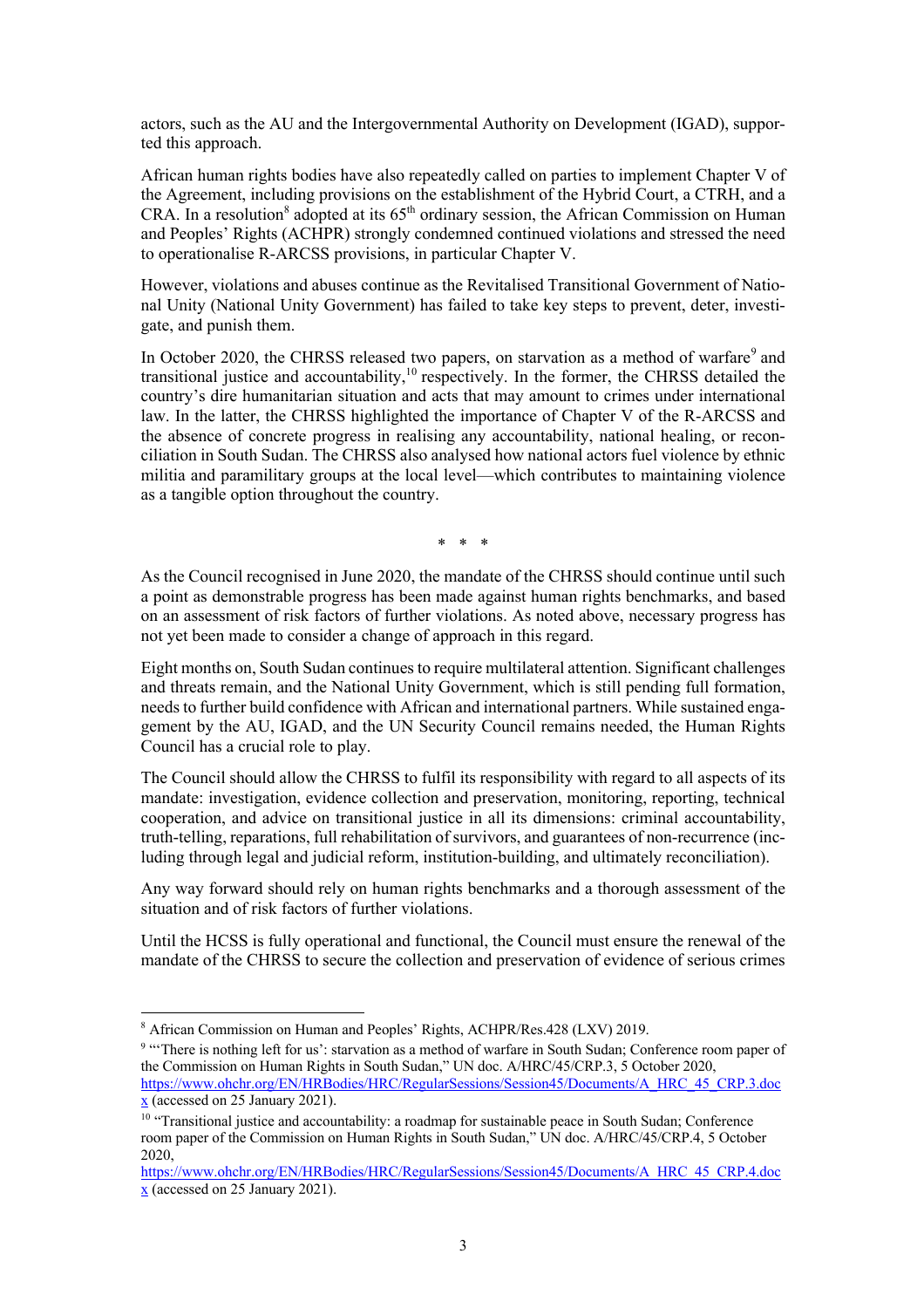committed since 2013, with a view to transferring such documentation to independent and competent judicial authorities in the future.

## In this context, we urge the Council at its  $46<sup>th</sup>$  session to continue its meaningful action on **South Sudan by extending the CHRSS's mandate further. We urge Member and Observer States to support the development and adoption of a resolution that:**

- Extends the mandate of the CHRSS in full under the same agenda item;
- Recalls that the Government of South Sudan has the responsibility to protect its population from, among other human rights violations and abuses, war crimes, and crimes against humanity;
- Urges the Government and opposition groups to allow and facilitate access to all locations and persons of interest to the CHRSS;
- Urges the Government to adopt the Statute of the Hybrid Court for South Sudan and sign the Memorandum of Understanding (MoU) to formally establish and operationalise the Hybrid Court.<sup>11</sup> The Government should also ensure a transparent and consultative process for progress on all three transitional justice and accountability mechanisms and finally establish its new Parliament, so that relevant legislation can be enacted;
- Urges the South Sudanese legislature, when established, to incorporate crimes under international law into the Penal Code, including but not limited to genocide, crimes against humanity, war crimes and torture, in line with definitions under international law;
- Requests that reports and updates of the CHRSS be transmitted to the UN Security Council and IGAD for consideration and further action;
- Requests that reports and updates of the CHRSS be transmitted to the ACHPR, so that they inform the latter's briefings to the AU Peace and Security Council (AUPSC) and to support and inform future investigations of the Hybrid Court for South Sudan;
- Encourages the AU Commission to:
	- (a) work on a clear timeline with the South Sudanese Minister of Justice and Constitutional Affairs for the HCSS to effectively be made operational;

(b) consider the ongoing failure of the Government of South Sudan to reconstitute the Transitional National Legislative Assembly (TNLA), stand ready to take steps, including the establishment of the Hybrid Court for South Sudan, to ensure justice for serious crimes committed, as recommended by the AU Commission of Inquiry on South Sudan and provided for in the 2015 Peace Agreement and the 2018 Revitalised Agreement; and

- (c) guarantee the transparency of the process for establishment of the Court, and ensure that South Sudanese civil society actors will be consulted throughout;
- Urges all States to encourage further concrete action to deter and address ongoing violations of international law at the UN Security Council, and to exercise their jurisdiction over crimes under international law committed in South Sudan under the principle of universal jurisdiction and where the opportunity arises;
- Calls on the CHRSS to articulate clear human rights reform benchmarks or indicators against which any progress can be measured; and
- Calls on the CHRSS to enhance its engagement with civil society and human rights defenders on deliverance of its mandate, giving due attention to the increasing restrictions, threats, and attacks civil society and media actors face.

We thank you for your attention to these pressing issues.

## Sincerely,

- 1. African Child Care Network (ACCN)
- 2. AfricanDefenders (Pan-African Human Rights Defenders Network)
- 3. Amnesty International
- 4. Assistance Mission for Africa (AMA)
- 5. Cairo Institute for Human Rights Studies (CIHRS)

<sup>&</sup>lt;sup>11</sup> See footnote no. 7 above.